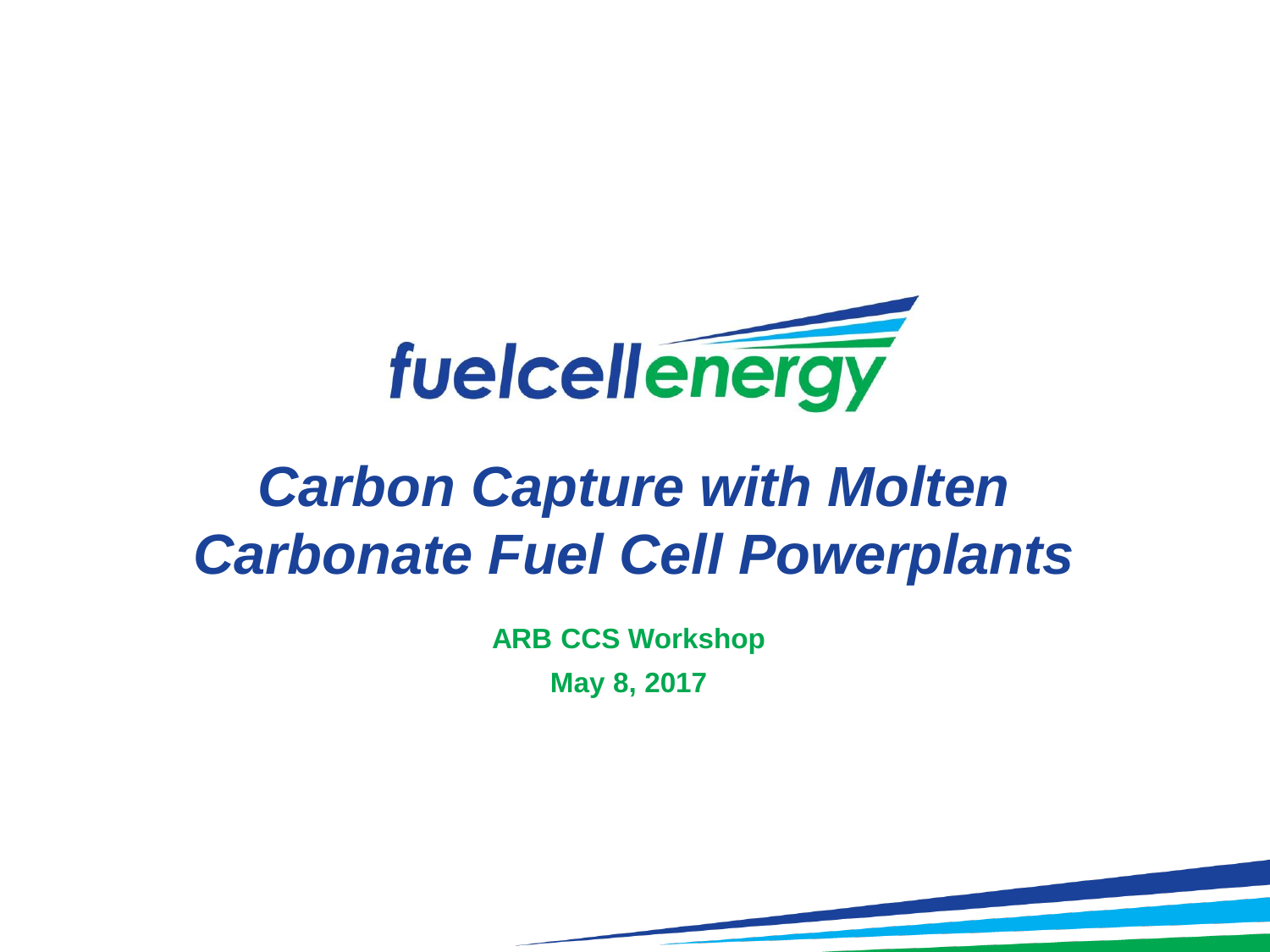



- **MCFC Chemistry** involves transfer of  $CO<sub>2</sub>$ from cathode to anode
- This attribute enables effective CO<sub>2</sub> separation with existing MCFC stack technology
- $CO<sub>2</sub>$  concentrated in anode gas allows for easy capture and use or sequestration

*SureSource Carbon Capture uses the same electrochemical process that has generated over 6 billion kWh worldwide*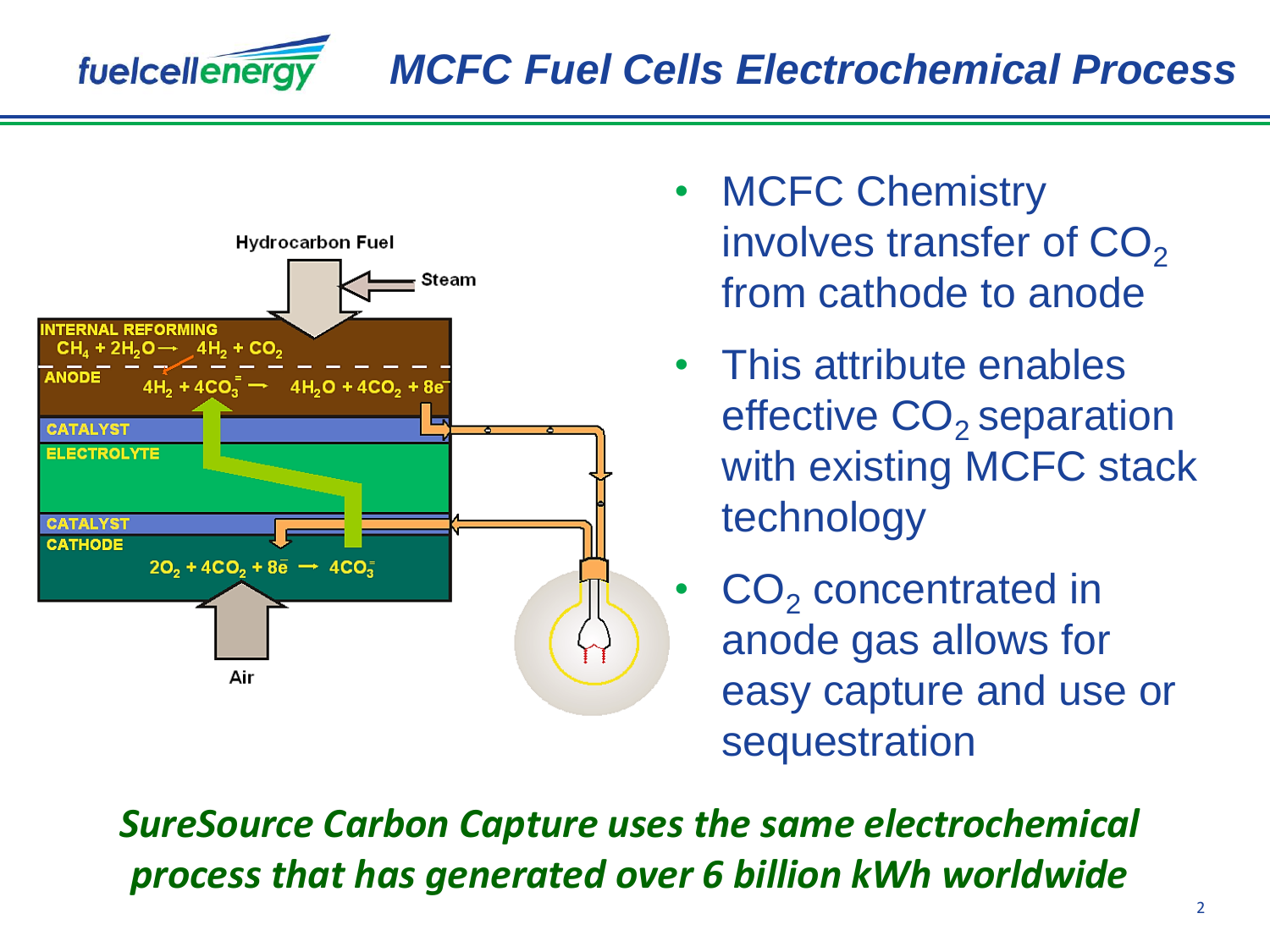## *CO<sup>2</sup> Capture with SureSource Powerplants*

• Carbonate electrochemical process transfers  $CO<sub>2</sub>$  from Air Electrode (Cathode) to Fuel Electrode (Anode)

fuelcellenergy

- $CO<sub>2</sub>$  is easily separated from anode exhaust gas since it is no longer diluted with air
- Two demonstration programs focused on capture from coal sources and natural gas sources

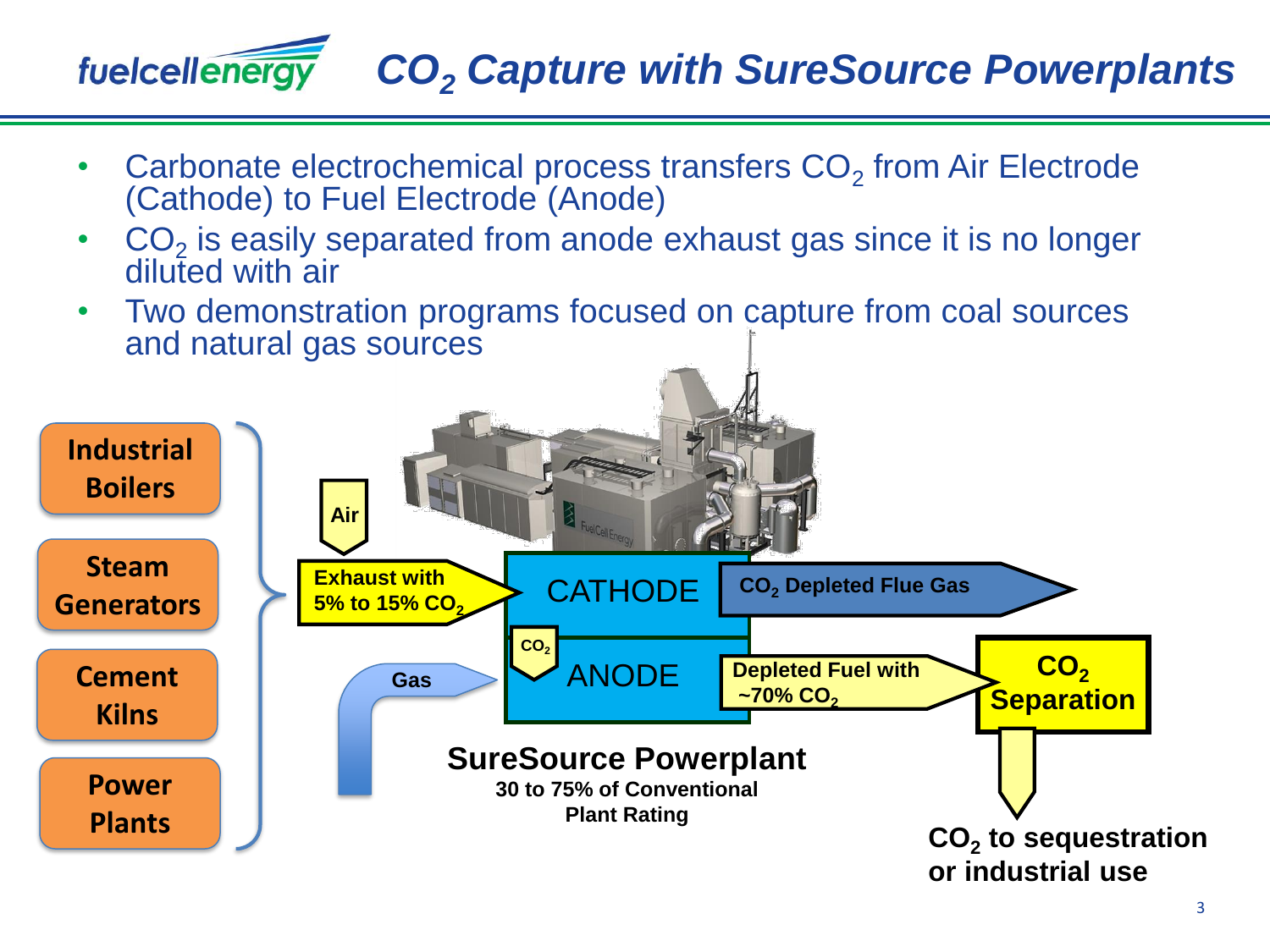

Multiple co-products: Power,  $NO_x$  reduction and excess  $H_2O$ 

- $CO<sub>2</sub>$  Capture scale:
	- Base system size captures  $CO<sub>2</sub>$  from 40
		- 65 MMBtu/hr boiler flue gas
			- 50 90 tonnes/day
	- Capture rate: controllable 5% to 90%
- Power Output (~1 MW to >2 MW)
	- $CO<sub>2</sub>$  purified to >99% and processed to 1450 psi ready for delivery/injection
- Minimizes NO<sub>x</sub>
	- Flue gas  $NO_x$  reduced by 70%
- **Excess water** 
	- Available for site processes



**Carbonate Fuel Cell Powerplant**

*Regulations, tariffs and permitting need to account for CO<sup>2</sup> Capture with these additional environmental benefits*